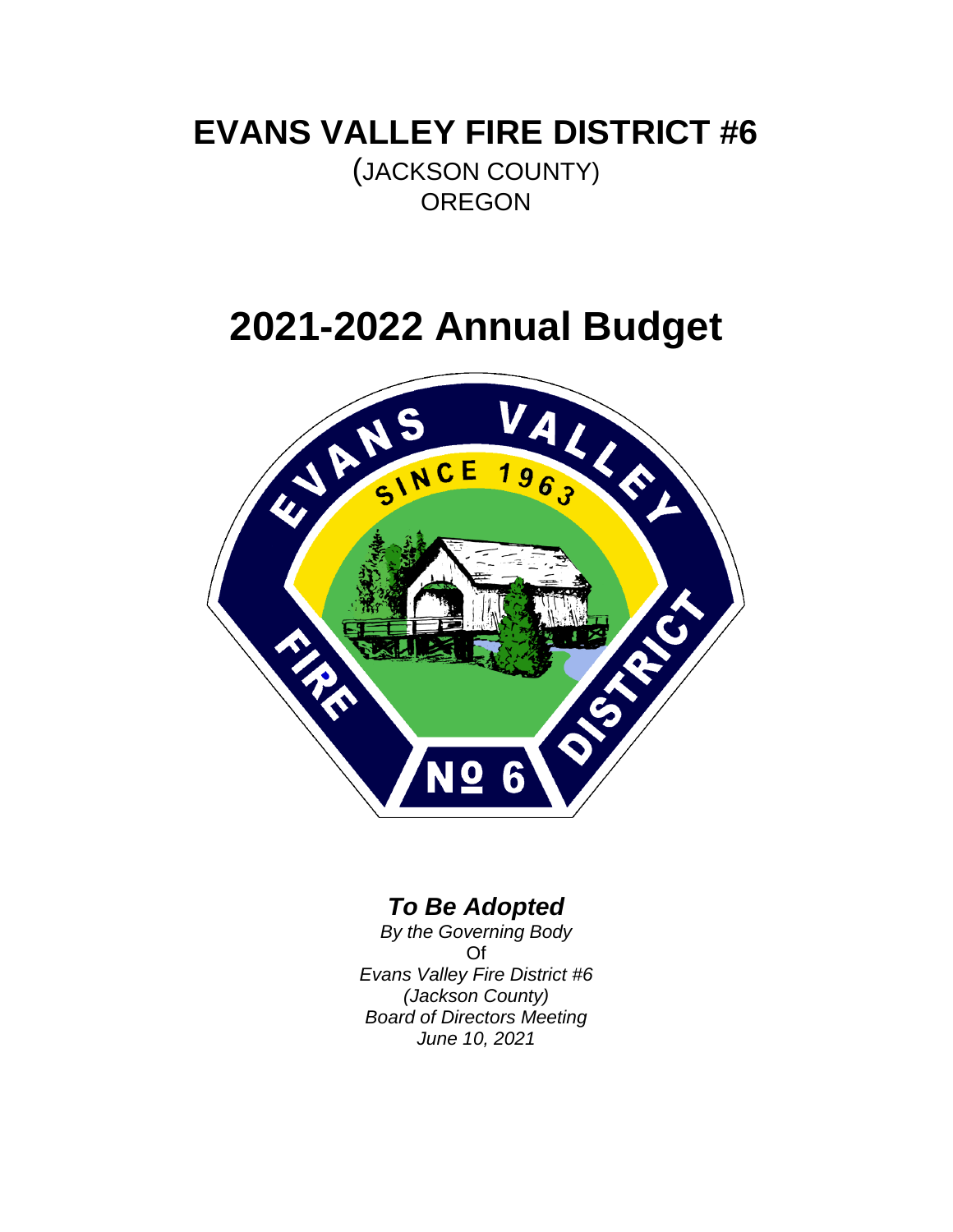#### **EVANS VALLEY FIRE DISTRICT #6** (JACKSON COUNTY) **OREGON**

2021-2022 Annual Budget April 15, 2021

## **Budget Committee Members**

### **Larry Tuttle**

Board of Directors Chair

#### **Travis Crume**

Fire Chief/Budget Officer

#### *Board Members Citizen Members District Staff*

Dennis Feeley **Roxanne Bolen** Dale Ten Broeck Mark Johnson Kathryn Henning Heather Friend

Patricia Ott **Terri DeLashmutt** Tom Davidson Weldon Bauman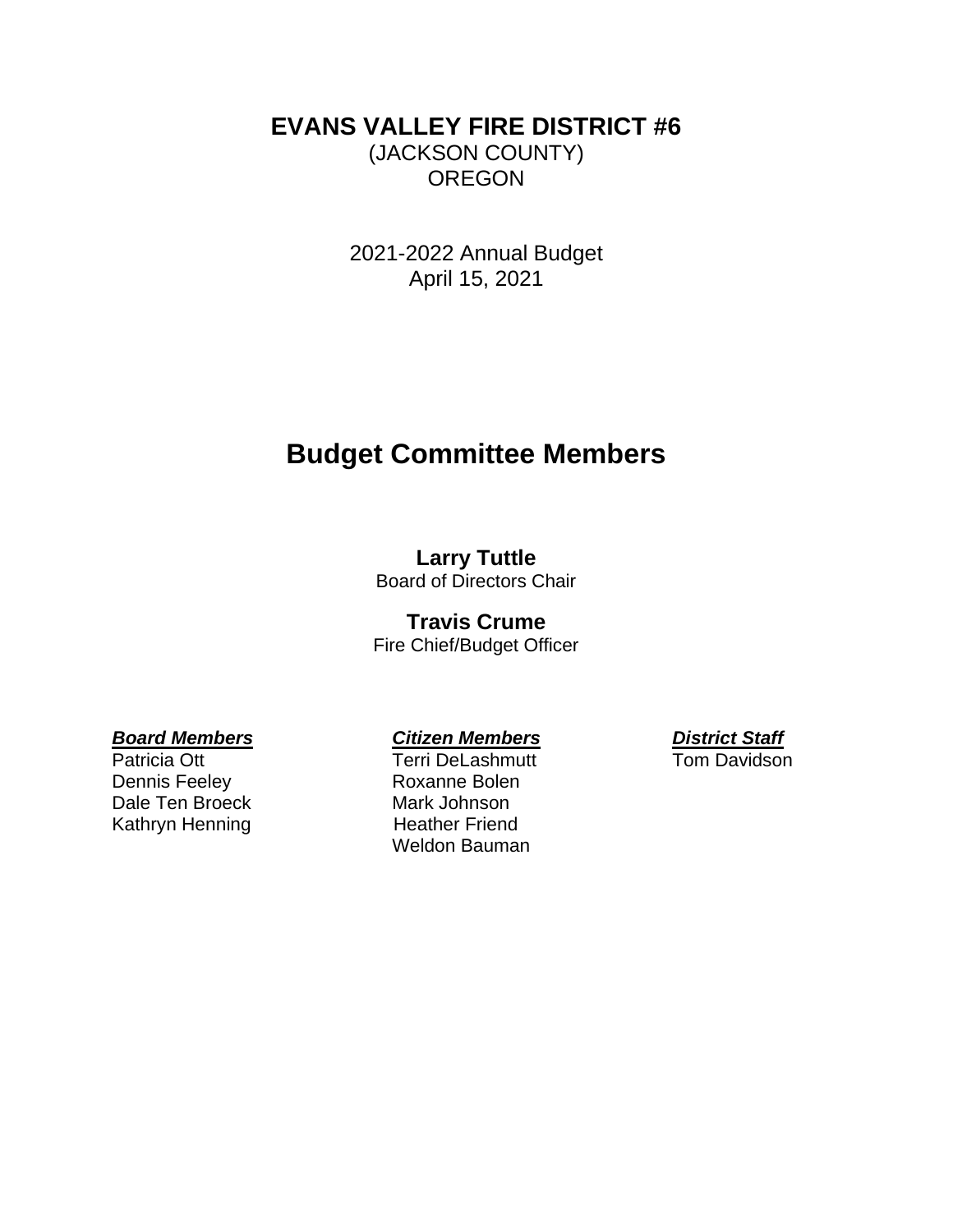## **EVANS VALLEY FIRE DISTRICT #6**

(JACKSON COUNTY) OREGON

2021-2022 Annual Budget

## **Budget Calendar**

| 1. Appoint budget officer                                                                               | February 11, 2021    |
|---------------------------------------------------------------------------------------------------------|----------------------|
| 2. Prepare proposed budget                                                                              | February/March, 2021 |
| 3. Publish 1st notice of budget committee meeting<br>(5 to 30 days before the meeting)                  | March 31, 2021       |
| 4. Publish 2nd notice of budget committee meeting<br>(At least 5 days after 1st notice)                 | April 07, 2021       |
| 5. Budget committee meeting                                                                             | April 15, 2021       |
| 6. Second budget committee meeting<br>(If needed)                                                       | April 29, 2021       |
| 7. Publish notice of budget hearing<br>(5 to 30 days before the hearing)                                | May 19, 2021         |
| 8. Hold budget hearing (Governing Body)                                                                 | June 10, 2021        |
| 9. Enact resolutions to:<br>a. Adopt budget<br>b. Make appropriations<br>c. Impose and categorize taxes | June 10, 2021        |
| 10. Submit tax certification documents<br>to the assessor by July 15                                    | June 24, 2021        |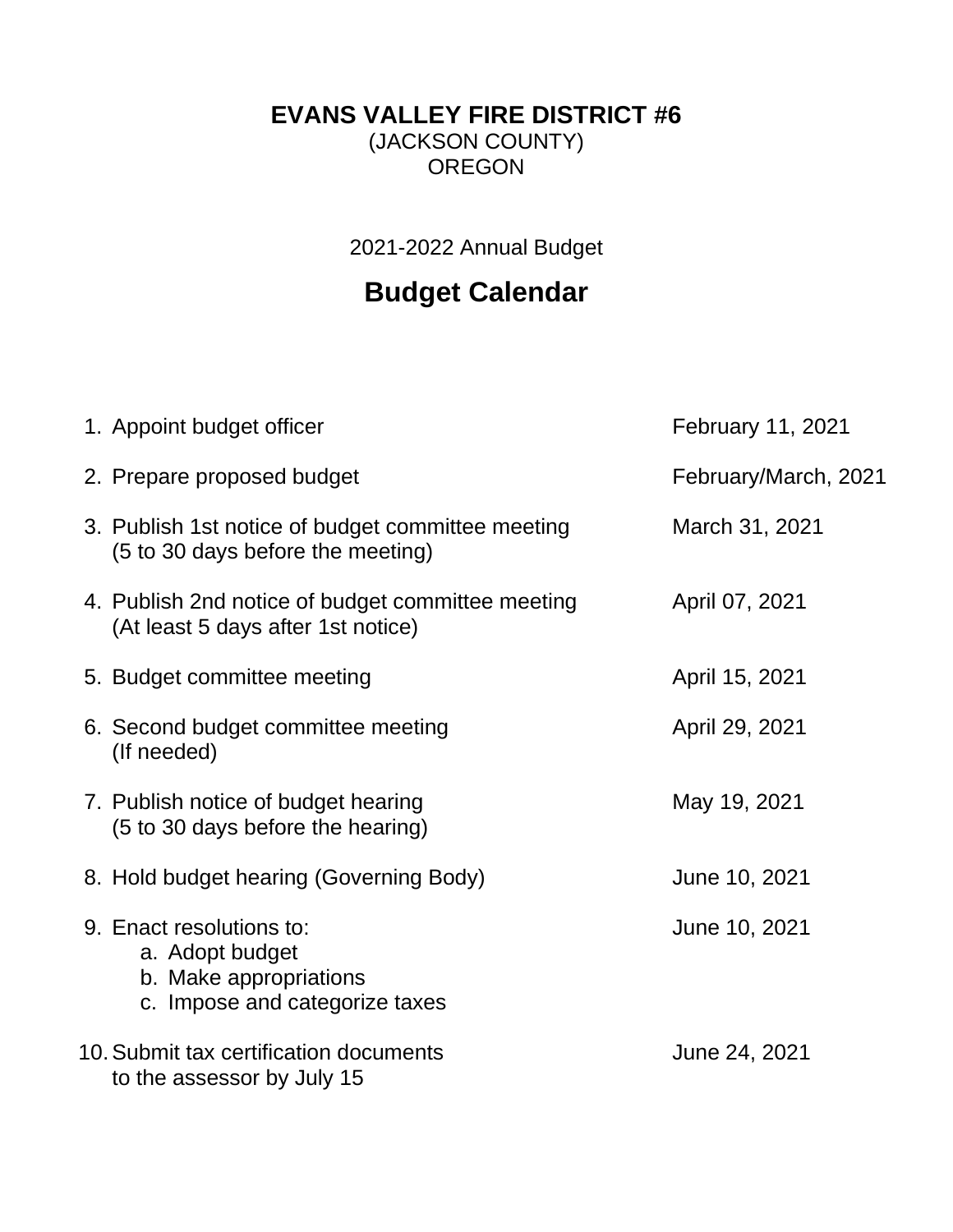#### **EVANS VALLEY FIRE DISTRICT #6** (JACKSON COUNTY) **OREGON**

2021-2022 Annual Budget April 15, 2021

## Budget Message

The proposed budget of Evans Valley Fire District #6 (Jackson County), for the fiscal year 2021-2022 was prepared by the budget officer in accordance with the direction of the Board of Directors, the Budget Committee, and current regulations. The proposed budget does not include any new funds this year.

## General Fund

**Revenue Summary** has decreased by 20% from last year. The factors contributing to the significant decrease are reducing cash on hand to \$230,000, down from \$250,000, and the projected minimal amount of grant revenue.

**Personnel Services Budget Total** has increased by 4.7% from last year. The primary factors contributing to this increase are; the Health Insurance premiums (10%) and wage increased for both the Fire Chief and Captain (5%).

**Materials and Services Budget Total** has increased by 2.3% this year and is below our projected 3% increase. Line item 5222 was renamed from "Volunteer Recognition" to "Volunteer Retention & Recruitment" to better reflect the line item's intent. Other minor adjustments were made based on spending trends.

**Inter-fund Transfer Budget Total** decreased by 58% this year from \$19,500 in the fiscal year 2019- 2020 to \$8,048 for this coming fiscal year.

**Capital Outlay Budget Total** decreased by 82% this year. This significant reduction is largly attributed to a decrease in grant revenue and limited capital improvements.

**Total Operating Contingency** has remained the same as the previous fiscal year.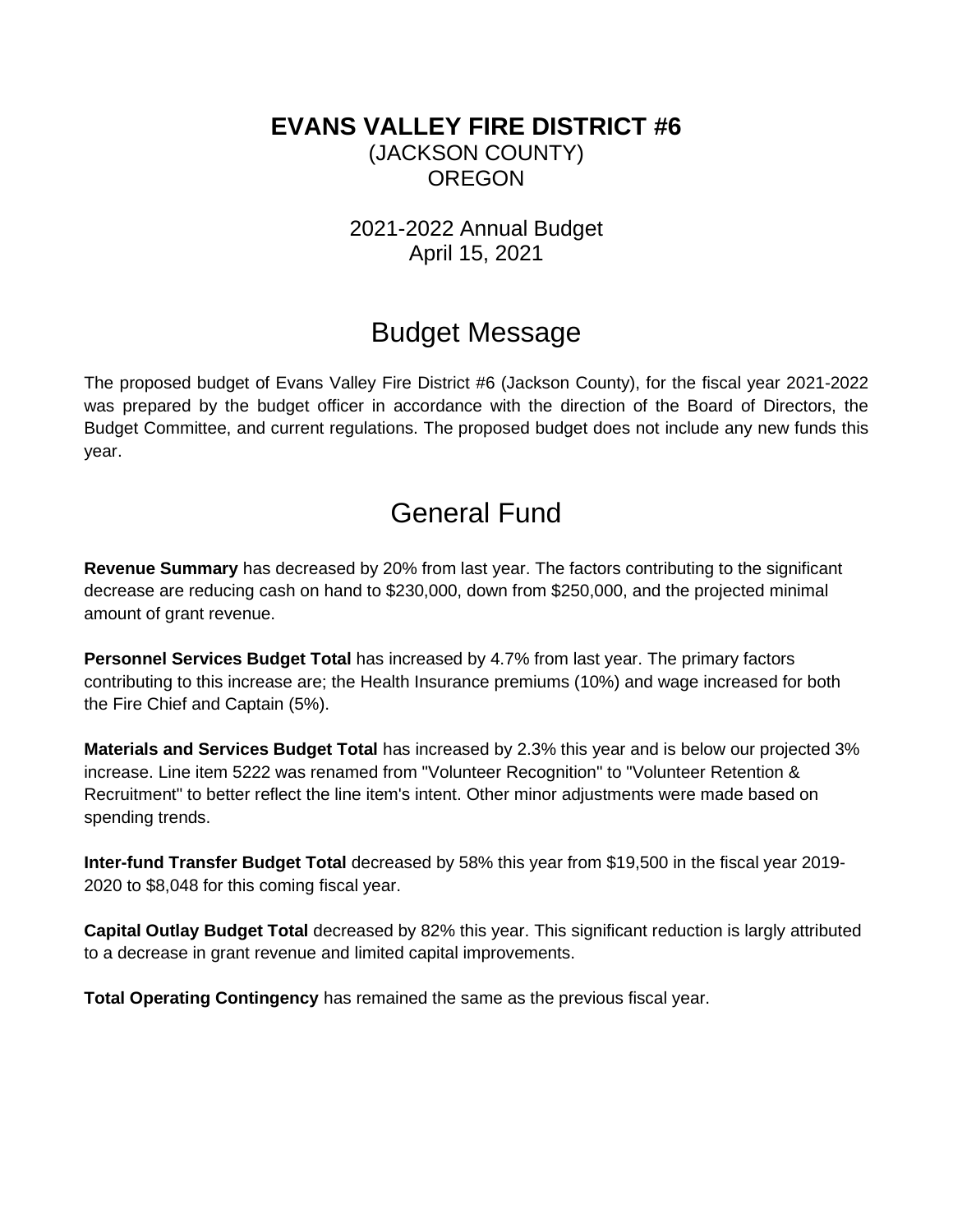## Capital Projects Fund for Apparatus Replacement

**The Capital Projects Fund for Apparatus Replacement** has increased from \$32,452 in the fiscal year 2019-2020 to \$51,952 in the fiscal year 2020-2021. We will be allocating an additional \$8,048 from line item 6310 of the General Budget to this fund, bringing the capital projects fund for apparatus replacement total to \$60,000 for this coming fiscal year.

Travis Crume

Travis Crume Fire Chief/Budget Officer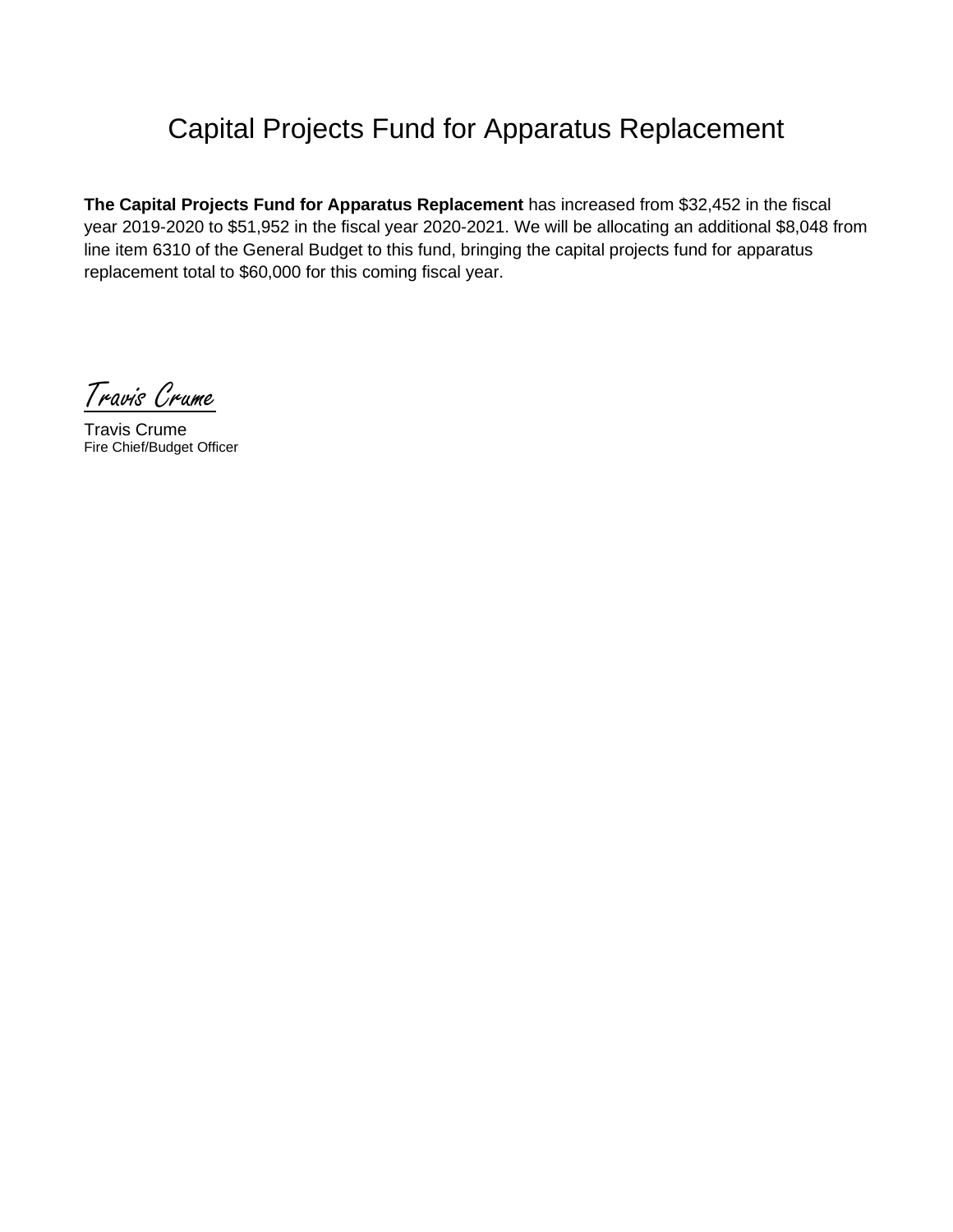#### **Evans Valley Fire District #6 Budget 2021/2022**

| <b>General Fund</b>    |               |               |  |                                  |                         |                 |                |  |
|------------------------|---------------|---------------|--|----------------------------------|-------------------------|-----------------|----------------|--|
| <b>Revenue Summary</b> |               |               |  |                                  |                         |                 |                |  |
| <b>Actual</b>          |               | <b>Budget</b> |  |                                  | <b>Budget 2021/2022</b> |                 |                |  |
| 2018/2019              | 2019/2020     | 2020/2021     |  |                                  | <b>Proposed</b>         | <b>Approved</b> | <b>Adopted</b> |  |
| 195,855                | 248,230       | 250,000       |  | 5001 Cash on Hand                | 218,000                 | 218,000         | 218,000        |  |
| 12,097                 | 8,649         | 13,000        |  | 5002 Prior Year Taxes            | 13,000                  | 13,000          | 13,000         |  |
| 6,979                  | 7,848         | 8,000         |  | 5003 Interest Earned             | 3,500                   | 3,500           | 3,500          |  |
| 12,381                 | 28,923        | 177,933       |  | 5005 Other/Contract Fees/Grants  | 20,000                  | 20,000          | 20,000         |  |
| 227,312                | 293,650       | 448,933       |  | <b>Sub Total</b>                 | 254,500                 | 254,500         | 254,500        |  |
|                        |               | 415,000       |  | <b>Taxes to Balance</b>          | 425,000                 | 425,000         | 425,000        |  |
| 371,932                | 384,137       |               |  | <b>Taxes Collected</b>           |                         |                 |                |  |
| 599,244                | 677,787       | 863,933       |  | <b>Total</b>                     | 679,500                 | 679,500         | 679,500        |  |
|                        |               |               |  |                                  |                         |                 |                |  |
|                        |               |               |  | <b>Personnel Services Detail</b> |                         |                 |                |  |
| <b>Actual</b>          | <b>Budget</b> |               |  |                                  | <b>Budget 2021/2022</b> |                 |                |  |
| 2018/2019              | 2019/2020     | 2020/2021     |  |                                  | <b>Proposed</b>         | <b>Approved</b> | <b>Adopted</b> |  |
| 64,963                 | 63,000        | 66,500        |  | 5101 Fire Chief                  | 70,000                  | 70,000          | 70,000         |  |
| 50,708                 | 47,743        | 49,700        |  | 5102 Captain                     | 52,200                  | 52,200          | 52,200         |  |
| 9,267                  | 9,768         | 10,000        |  | 5103 FICA                        | 10,200                  | 10,200          | 10,200         |  |
| 7,470                  | 5,869         | 7,900         |  | 5104 Worker's Compensation       | 7,000                   | 7,000           | 7,000          |  |
| 6,622                  | 3,481         | 3,800         |  | 5105 PERS                        | 3,900                   | 3,900           | 3,900          |  |
| 35,508                 | 46,107        | 52,500        |  | 5106 Health Insurance            | 58,000                  | 58,000          | 58,000         |  |
| 916                    | 965           | 1,100         |  | 5108 Unemployment Insurance      | 1,100                   | 1,100           | 1,100          |  |
| 5,466                  | 16,944        | 38,000        |  | 5110 Part Time Firefighter       | 38,000                  | 38,000          | 38,000         |  |
| 180,920                | 193,877       | 229,500       |  | <b>Total Personnel Services</b>  | 240,400                 | 240,400         | 240,400        |  |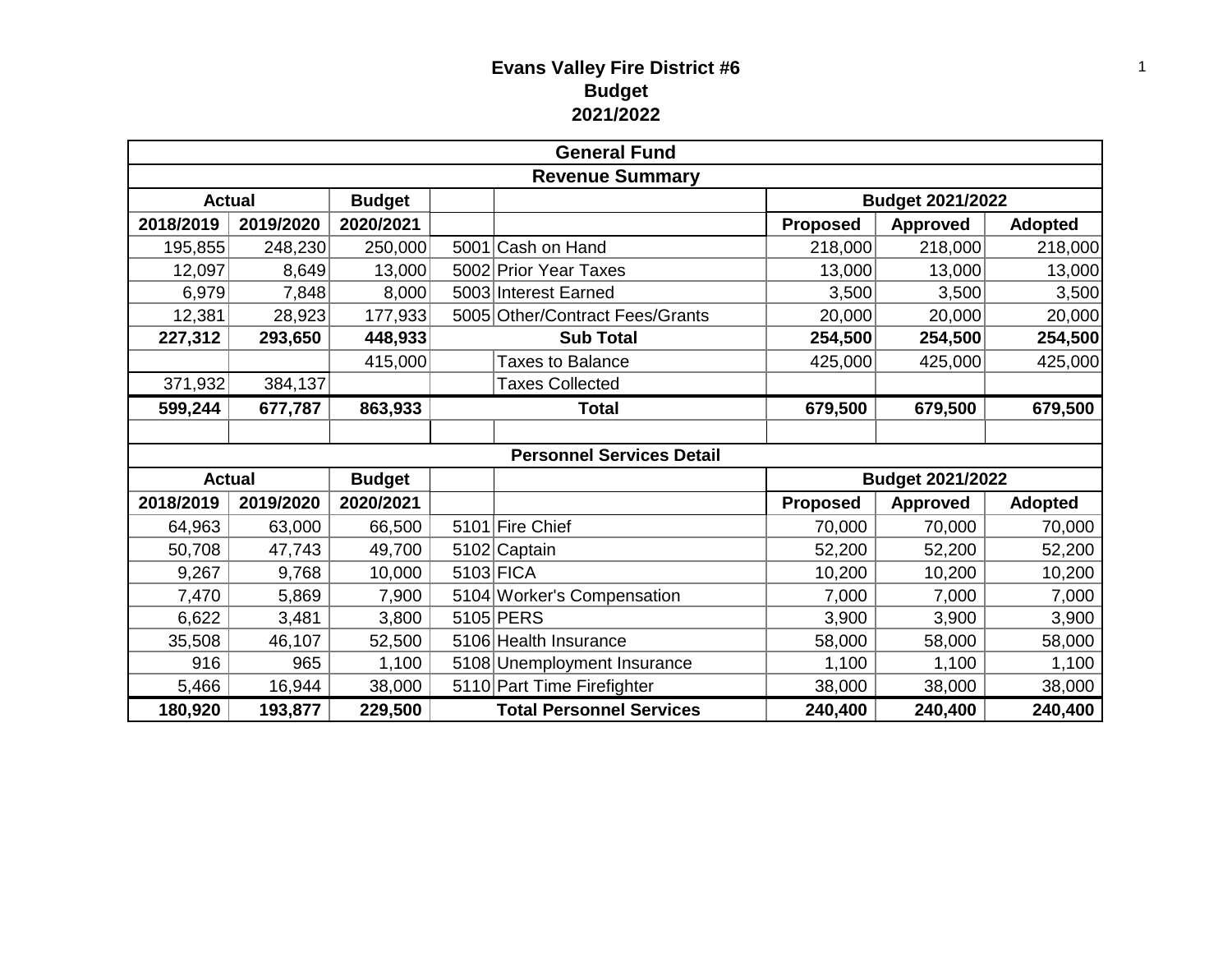#### **Evans Valley Fire District #6 Budget 2021/2022**

| <b>Materials and Services Detail</b> |                |               |           |                                        |                 |                         |                |  |
|--------------------------------------|----------------|---------------|-----------|----------------------------------------|-----------------|-------------------------|----------------|--|
| <b>Actual</b>                        |                | <b>Budget</b> |           |                                        |                 | <b>Budget 2021/2022</b> |                |  |
| 2018/2019                            | 2019/2020      | 2020/2021     |           |                                        | <b>Proposed</b> | <b>Approved</b>         | <b>Adopted</b> |  |
| 4,914                                | 5,021          | 6,500         | 5201 Fuel |                                        | 6,500           | 6,500                   | 6,500          |  |
| 8,849                                | 12,585         | 14,000        |           | 5203 Vehicle Repair & Maint.           | 14,000          | 14,000                  | 14,000         |  |
| 2,859                                | 6,661          | 10,000        |           | 5204 Building Repair & Maint.          | 10,000          | 10,000                  | 10,000         |  |
| 0                                    | 351            | 2,200         |           | 5205 Radios, Pagers, Repair & Maint.   | 1,500           | 1,500                   | 1,500          |  |
| 1,788                                | 1,708          | 1,900         |           | 5206 Station Supplies                  | 2,100           | 2,100                   | 2,100          |  |
| 792                                  | 2,158          | 3,000         |           | 5207 Tools; Apparatus & Station        | 3,000           | 3,000                   | 3,000          |  |
| 6,588                                | 6,170          | 7,500         |           | 5208 Training                          | 7,500           | 7,500                   | 7,500          |  |
| 2,726                                | 2,466          | 3,000         |           | 5209 Office Supplies                   | 3,200           | 3,200                   | 3,200          |  |
| 23,113                               | 23,806         | 24,100        |           | 5210 Dispatch Contract (ECSO)          | 24,600          | 24,600                  | 24,600         |  |
| 3,287                                | 3,358          | 4,500         |           | 5211 Firefighter Misc. Supplies        | 4,500           | 4,500                   | 4,500          |  |
| 2,440                                | 3,354          | 2,500         |           | 5212 Fire Prevent. & Public Ed.        | 2,800           | 2,800                   | 2,800          |  |
| 10,341                               | 11,566         | 13,900        |           | 5215 Insurance                         | 13,900          | 13,900                  | 13,900         |  |
| 3,390                                | 1,582          | 3,000         |           | 5216 Election/Legal                    | 3,000           | 3,000                   | 3,000          |  |
| 6,515                                | 8,230          | 8,130         |           | 5217 Accounting                        | 8,300           | 8,300                   | 8,300          |  |
| 6,000                                | 4,850          | 5,800         |           | 5218 Audit                             | 6,000           | 6,000                   | 6,000          |  |
| 4,121                                | 4,060          | 5,696         |           | 5219 EMS Supplies & Fees               | 5,500           | 5,500                   | 5,500          |  |
| 2,587                                | 3,260          | 3,990         |           | 5220 Health & Safety                   | 3,300           | 3,300                   | 3,300          |  |
| 1,075                                | 2,248          | 3,000         |           | 5221 SCBA Repair & Maintenance         | 3,000           | 3,000                   | 3,000          |  |
| 5,532                                | 4,160          | 6,500         |           | 5222 Volunteer Retention & Recruitment | 6,500           | 6,500                   | 6,500          |  |
| 1,946                                | 1,961          | 2,300         |           | 5223 Membership Dues                   | 2,850           | 2,850                   | 2,850          |  |
| 852                                  | 2,851          | 1,500         |           | 5224 Information Technologies          | 2,000           | 2,000                   | 2,000          |  |
| 17                                   | $\overline{0}$ | 3,000         |           | 5225 Furnishings                       | 3,000           | 3,000                   | 3,000          |  |
| (170)                                | 2,894          | 4,000         |           | 5226 Volunteer Reimbursements          | 4,000           | 4,000                   | 4,000          |  |
| 26,351                               | 26,399         | 38,000        |           | 5227 Student Program                   | 38,000          | 38,000                  | 38,000         |  |
| 3,931                                | 7,106          | 7,500         |           | 5229 Uniforms/Attire                   | 7,500           | 7,500                   | 7,500          |  |
| 11,404                               | 13,199         | 15,000        |           | 5231 Utilities                         | 15,000          | 15,000                  | 15,000         |  |
| 0                                    | $\overline{0}$ | 3,000         |           | 5232 Higher Education                  | 3,000           | 3,000                   | 3,000          |  |
| $\mathbf 0$                          | 1,650          | 0             |           | 5233 Grant Writing                     | 1,700           | 1,700                   | 1,700          |  |
| 141,248                              | 163,654        | 203,516       |           | <b>Total Materials &amp; Services</b>  | 206,250         | 206,250                 | 206,250        |  |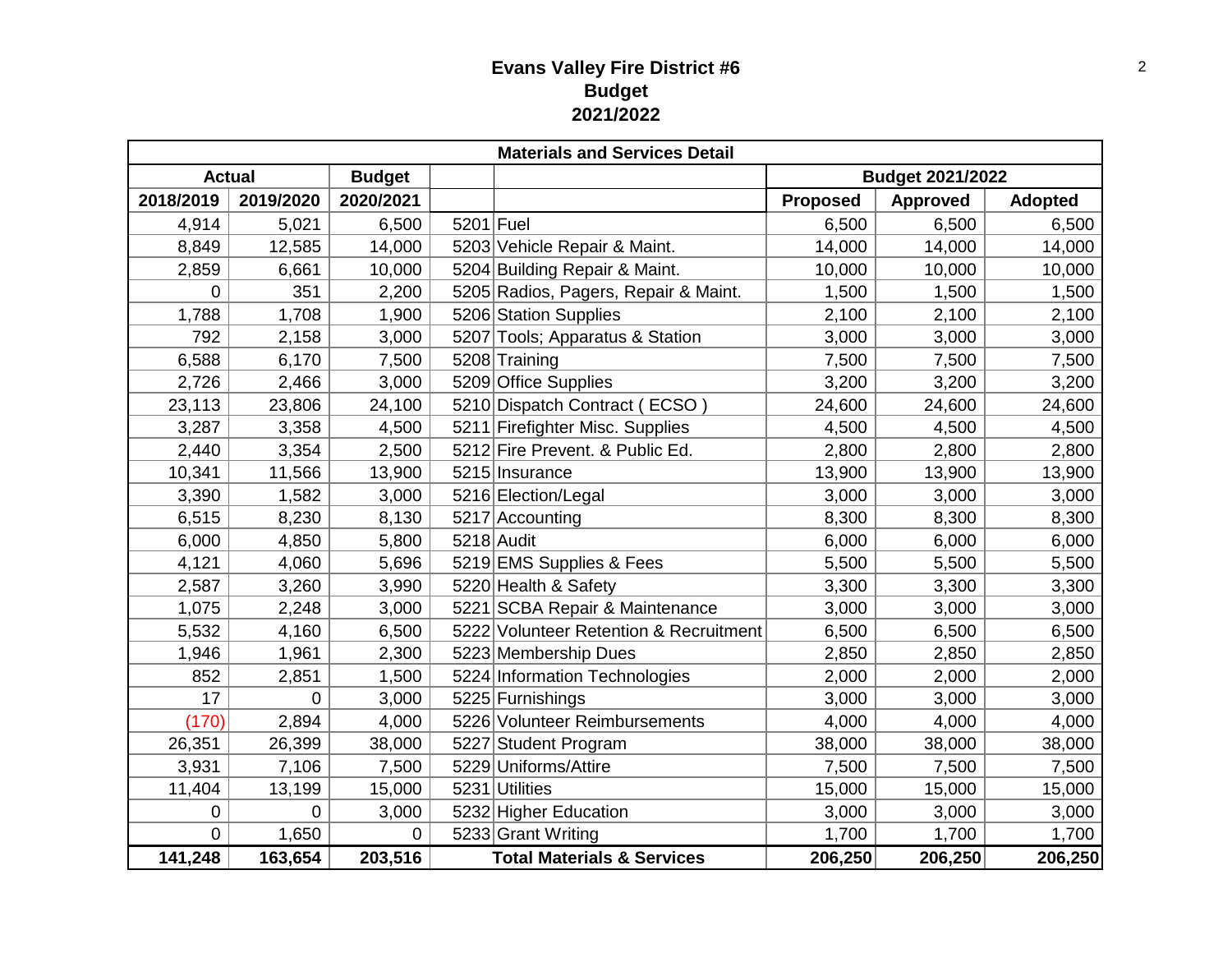#### **Evans Valley Fire District #6 Budget 2021/2022**

| <b>Interfund Transfers</b>                    |                |                            |                                        |                         |                                            |                |  |  |  |
|-----------------------------------------------|----------------|----------------------------|----------------------------------------|-------------------------|--------------------------------------------|----------------|--|--|--|
| <b>Actual</b>                                 |                | <b>Budget</b>              |                                        | <b>Budget 2021/2022</b> |                                            |                |  |  |  |
| 2018/2019                                     | 2019/2020      | 2020/2021                  |                                        | <b>Proposed</b>         | <b>Approved</b>                            | <b>Adopted</b> |  |  |  |
| 20,500                                        | 10,000         | 19,500                     | 6310 Transfer to Capital Projects Fund | 8,048                   | 8,048                                      | 8,048          |  |  |  |
| 0                                             | 0              | 0                          | 6311                                   | 0                       | 0                                          | 0              |  |  |  |
| $\overline{0}$                                | $\overline{0}$ | 0                          | 6312                                   | $\overline{0}$          | $\overline{0}$                             | $\overline{0}$ |  |  |  |
| 20,500                                        | 10,000         | 19,500                     | <b>Total Inter-Fund Transfer</b>       | 8,048                   | 8,048                                      | 8,048          |  |  |  |
|                                               |                |                            |                                        |                         |                                            |                |  |  |  |
| <b>Capital Outlay Details</b>                 |                |                            |                                        |                         |                                            |                |  |  |  |
| <b>Actual</b>                                 |                | <b>Budget</b>              |                                        |                         | <b>Budget 2021/2022</b>                    |                |  |  |  |
| 2018/2019                                     | 2019/2020      | 2020/2021                  |                                        | <b>Proposed</b>         | <b>Approved</b>                            | <b>Adopted</b> |  |  |  |
| $\mathbf 0$                                   | 6,216          | 45,000                     | 5301 Property/Capital Improvements     | 28,000                  | 28,000                                     | 28,000         |  |  |  |
| $\mathbf 0$                                   | 0              | 0                          | 5303 Pagers & Portable Radios          | $\overline{0}$          | $\Omega$                                   | 0              |  |  |  |
| $\Omega$                                      | 0              | 15,000                     | 5306 Turn-Outs & Brush Gear            | 10,000                  | 10,000                                     | 10,000         |  |  |  |
| 8,346                                         | 33,306         | 176,747                    | 5307 Apparatus & Equipment             | 10,000                  | 10,000                                     | 10,000         |  |  |  |
| $\Omega$                                      | $\overline{0}$ | 0                          | 5309 Hoses, Nozzles & Appliances       | 5,000                   | 5,000                                      | 5,000          |  |  |  |
| 8,346                                         | 39,522         | 236,747                    | <b>Total Capital Outlay</b>            | 53,000                  | 53,000                                     | 53,000         |  |  |  |
|                                               |                |                            |                                        |                         |                                            |                |  |  |  |
|                                               |                |                            |                                        |                         |                                            |                |  |  |  |
| <b>Operating Contingency</b><br><b>Actual</b> |                |                            |                                        |                         |                                            |                |  |  |  |
| 2018/2019                                     | 2019/2020      | <b>Budget</b><br>2020/2021 |                                        | Proposed                | <b>Budget 2021/2022</b><br><b>Approved</b> | <b>Adopted</b> |  |  |  |
|                                               | 9,218          |                            | 5401 Operating Contingency             | 20,000                  | 20,000                                     | 20,000         |  |  |  |
| 0                                             |                | 20,000                     |                                        |                         |                                            |                |  |  |  |
| 0                                             | 9,218          | 20,000                     | <b>Total Operating Contingency</b>     | 20,000                  | 20,000                                     | 20,000         |  |  |  |
|                                               |                |                            |                                        |                         |                                            |                |  |  |  |
| <b>Expenditures Totals</b>                    |                |                            |                                        |                         |                                            |                |  |  |  |
| 599,244                                       | 677,787        | 863,933                    | <b>Fund Revenue</b>                    | 679,500                 | 679,500                                    | 679,500        |  |  |  |
| 351,014                                       | 407,053        | 709,263                    | <b>Fund Expenses</b>                   | 527,698                 | 527,698                                    | 527,698        |  |  |  |
| 248,230                                       | 270,734        | 154,670                    | <b>Unap. Ending Fund Balance</b>       | 151,802                 | 151,802                                    | 151,802        |  |  |  |